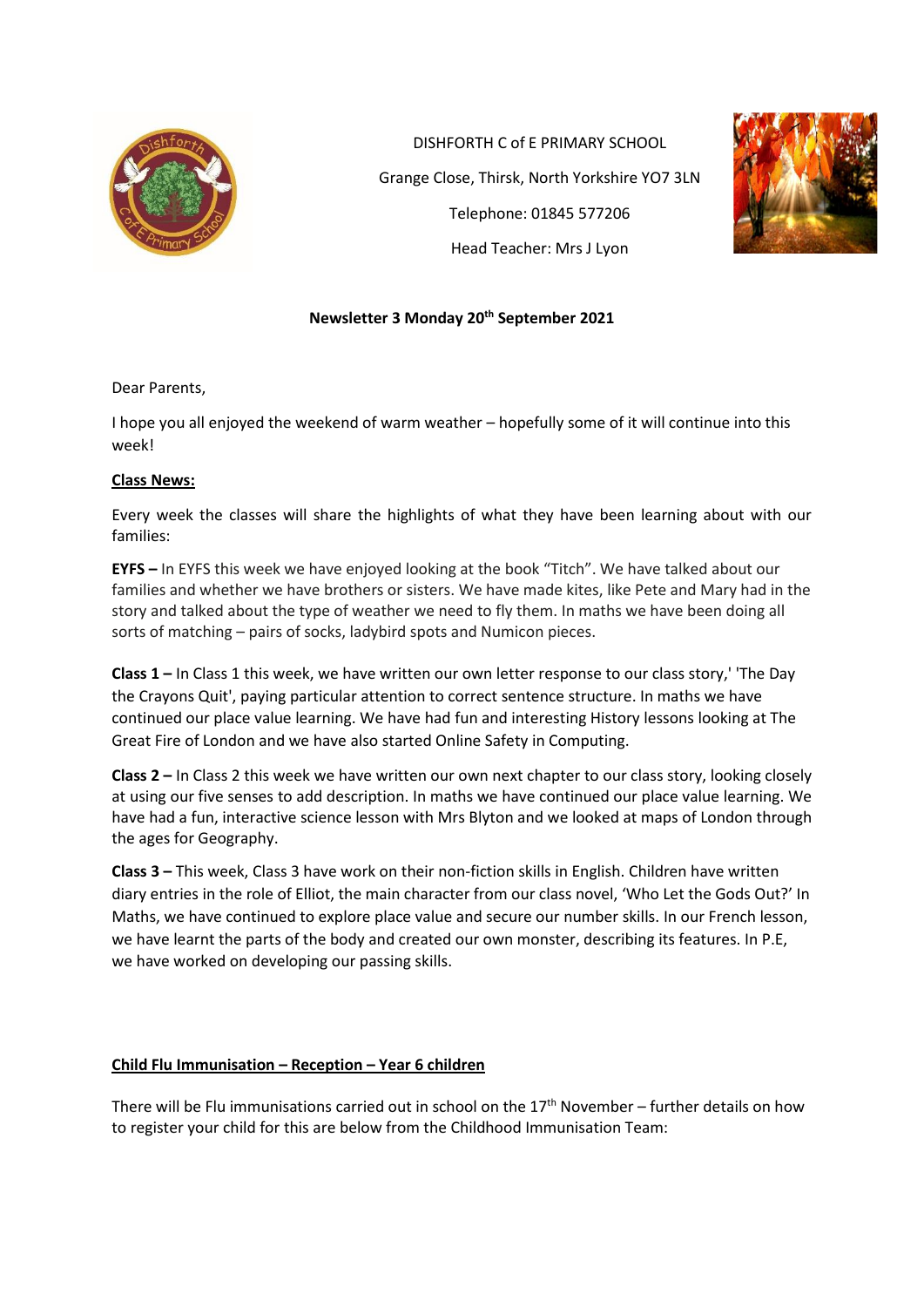The **nasal influenza** vaccination is being offered to all children in Reception-Year 11. Our team is scheduled to visit Dishforth C of E Primary School this Autumn as part of this programme. If you would like your child to receive this immunisation in school, please ensure your consent form has been submitted within one week of receiving this letter.

Please see below for details of how to consent for your child, as well as answers to common questions about the influenza vaccination programme.

#### *How do I give my consent?*

- 1. Go to [https://www.hdft.nhs.uk/fluconsent/](https://www.hdft.nhs.uk/fluconsent)
- 2. Enter the School Code **121487** and click **"Find School"**.
- 3. **Complete the form** with your child's information and parent/guardian contact information\*.
- 4. Click the **green "Submit" button**.

\*If you provide a **valid email address** you will receive an automatic email confirmation to say your form has been submitted. We will also email you to let you know that your child has been vaccinated in school. If your child has specific medical requirements one of our nurses may need to get in touch before we are due to visit school. We never pass on your contact information to third parties.

#### *Why is the influenza vaccine being offered?*

This vaccination programme is in place to help protect your child against influenza (flu) and stop the spread of the virus within schools, families and the wider community. Influenza is an unpleasant illness that can lead to school absences and sometimes causes serious complications requiring hospitalisation. Vaccinating your child doesn't just project them – by helping to stop the spread of influenza this winter they will also be protecting vulnerable friends and family of all ages.

#### *How is the influenza vaccine administered?*

Unlike most vaccinations, the nasal influenza vaccine is a quick and simple spray up the nose. There are a small number of children for whom the nasal vaccine is not appropriate. In these cases, we offer an intramuscular injection as an alternative. Please check the link below for more information.

#### *Does the nasal influenza vaccine contain pork gelatine?*

#### *Can my child have the injection instead?*

Yes, the nasal influenza vaccine contains trace amounts of porcine gelatine. If you would like your child to receive the injectable influenza vaccine, which does not contain porcine gelatine, please **do not**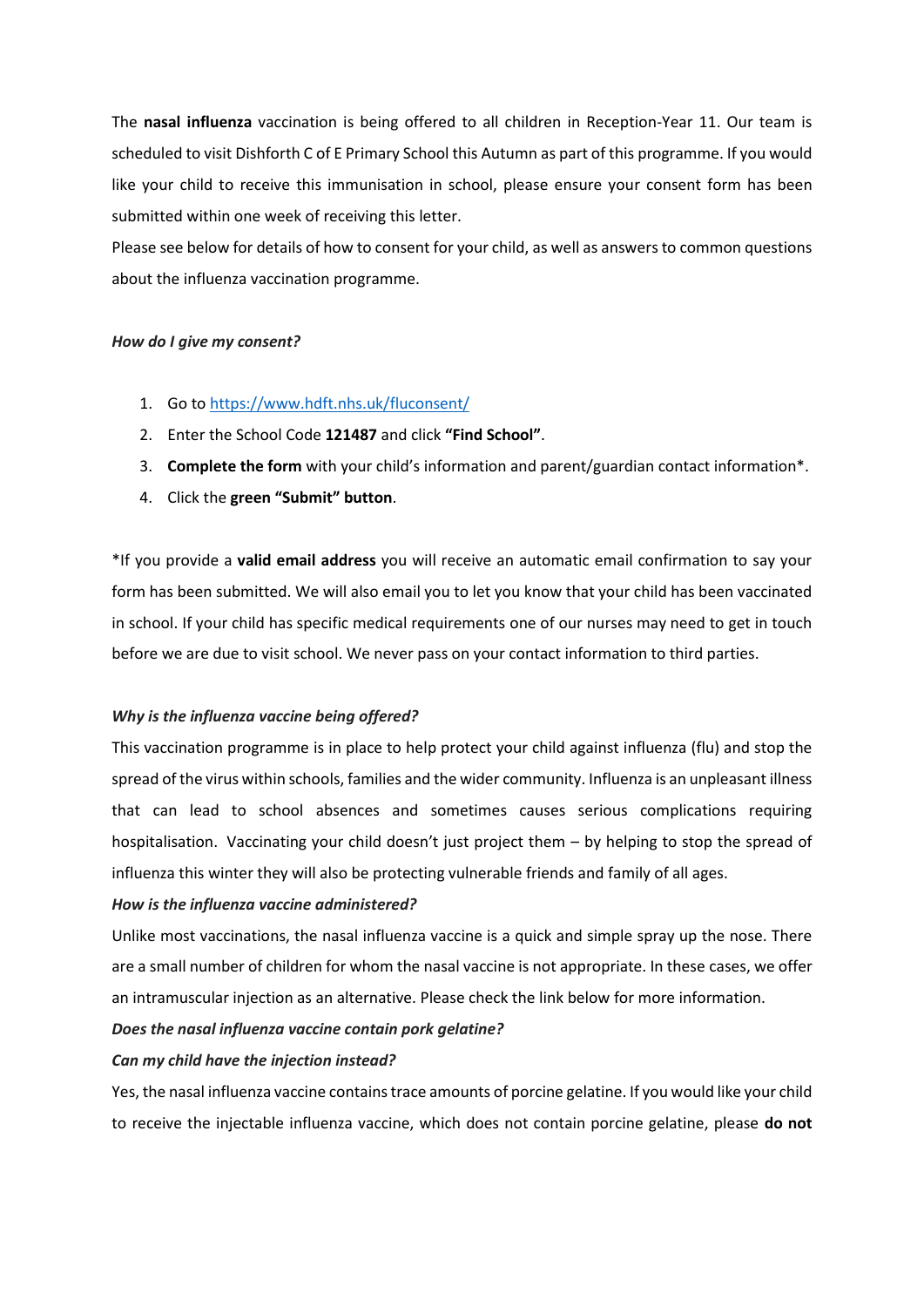**complete the online consent form.** Instead, please give us a ring on 01423 553115. You will need to bring your child to a local community clinic as we cannot give the injection in school.

### *Where can I find out more?*

Please visit <https://www.nhs.uk/conditions/vaccinations/child-flu-vaccine> for more information about the childhood influenza vaccination programme.

You can contact the childhood immunisations team on hdft.childhood.immunisations@nhs.net or 01423 553115. We are a small team and we cannot always answer the phone straight away, so please leave a message if there is no one available to take your call. We endeavor to respond to all queries within one working day.

Yours sincerely, Childhood Immunisation Team

### **Tips for learning spellings at home**

Please find attached with this newsletter a document with a variety of strategies for supporting learning spellings at home.

#### **Promotional School Dinners**

#### **National Poetry Day – Thursday 7th October**

Margherita Pizza Potato Smiles, Peas and Baked Beans

#### Upside Down Apple Slice and Ice-cream

*Join us for a yummy meal that is sure to make you smile, Plus with all that energy; you'll be able to run a mile!*

**Bonfire Night – Friday 5th November**

Sloppy Joe Style Sausages in a Bun

Potato Wedges Sweetcorn and Peas

Chocolate & Vanilla Swirls With an Apple Wedge

**Fundraising Opportunity – Morrisons 'It's Good to Grow'**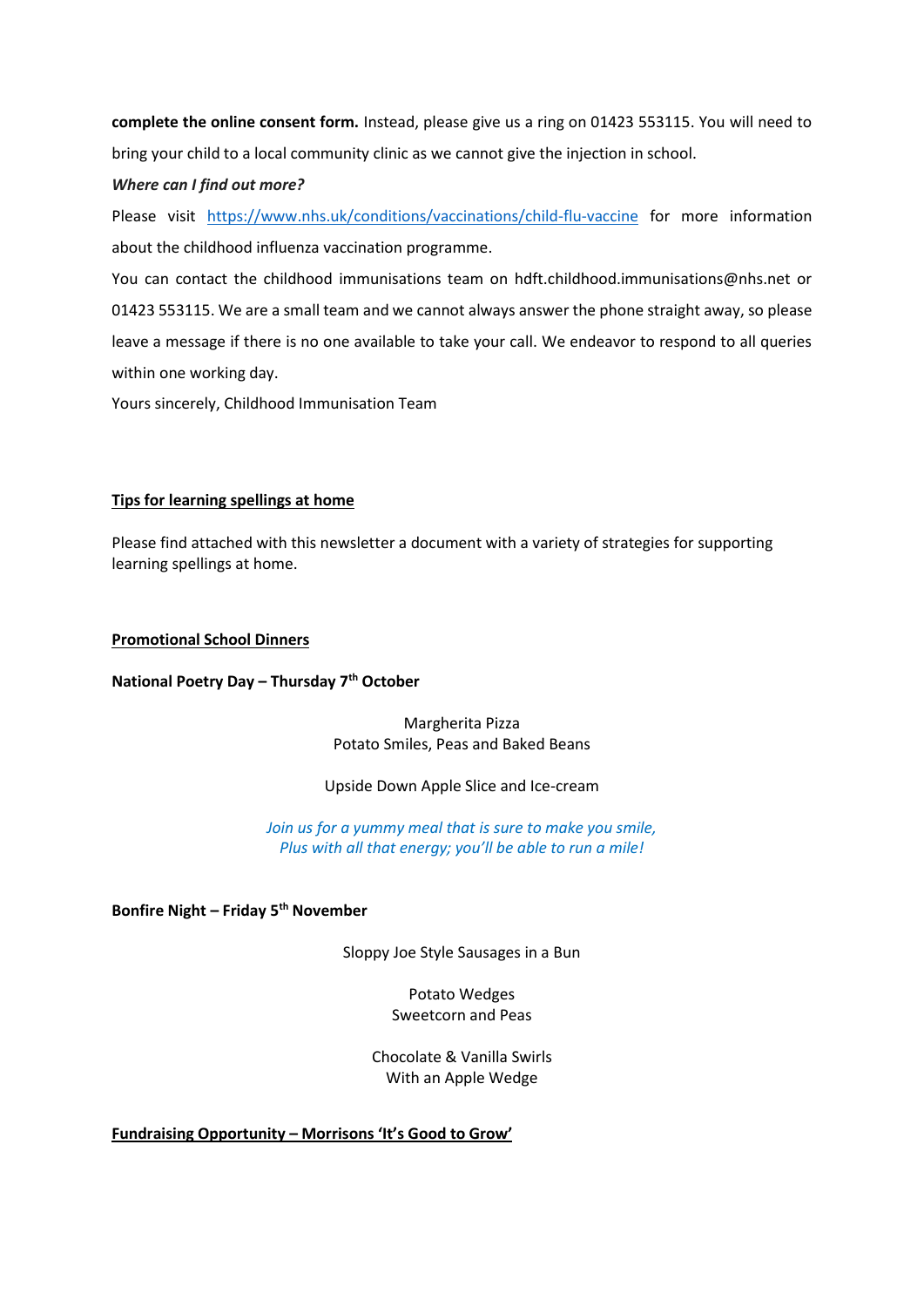There is an opportunity through Morrisons to collect 'Grow Tokens' for every £10 spent in store which would enable school to purchase gardening equipment. If you are shopping in store, please think of us!!

<https://my.morrisons.com/blog/community/good-to-grow/>

## **AWARDS**

#### **Celebration Assembly**

On Friday, we had our Celebration Assembly. This week the following children were given our weekly awards;



#### **Ribbons**

**EYFS** – The ribbon this week goes to someone for always being ready to learn and for showing super listening at all times this week. Well done, Edmund!

**Class 1 –** The ribbon this week goes to someone who has shown wonderful determination in his maths work. Well done, Alex R!

**Class 2** – The ribbon this week goes to someone who has shown fantastic perseverance in her learning this week, particularly whilst writing. Well done, Layla!

**Class 3** – The ribbon this week goes to someone for being respectful and is always ready for learning. Well done, Lilly!

## **Values in Action**

This week our Values Award goes to George who has demonstrated our school value of perseverance when he didn't know an answer to a Maths question but kept trying until he got it.



Well done, George!

Kind regards